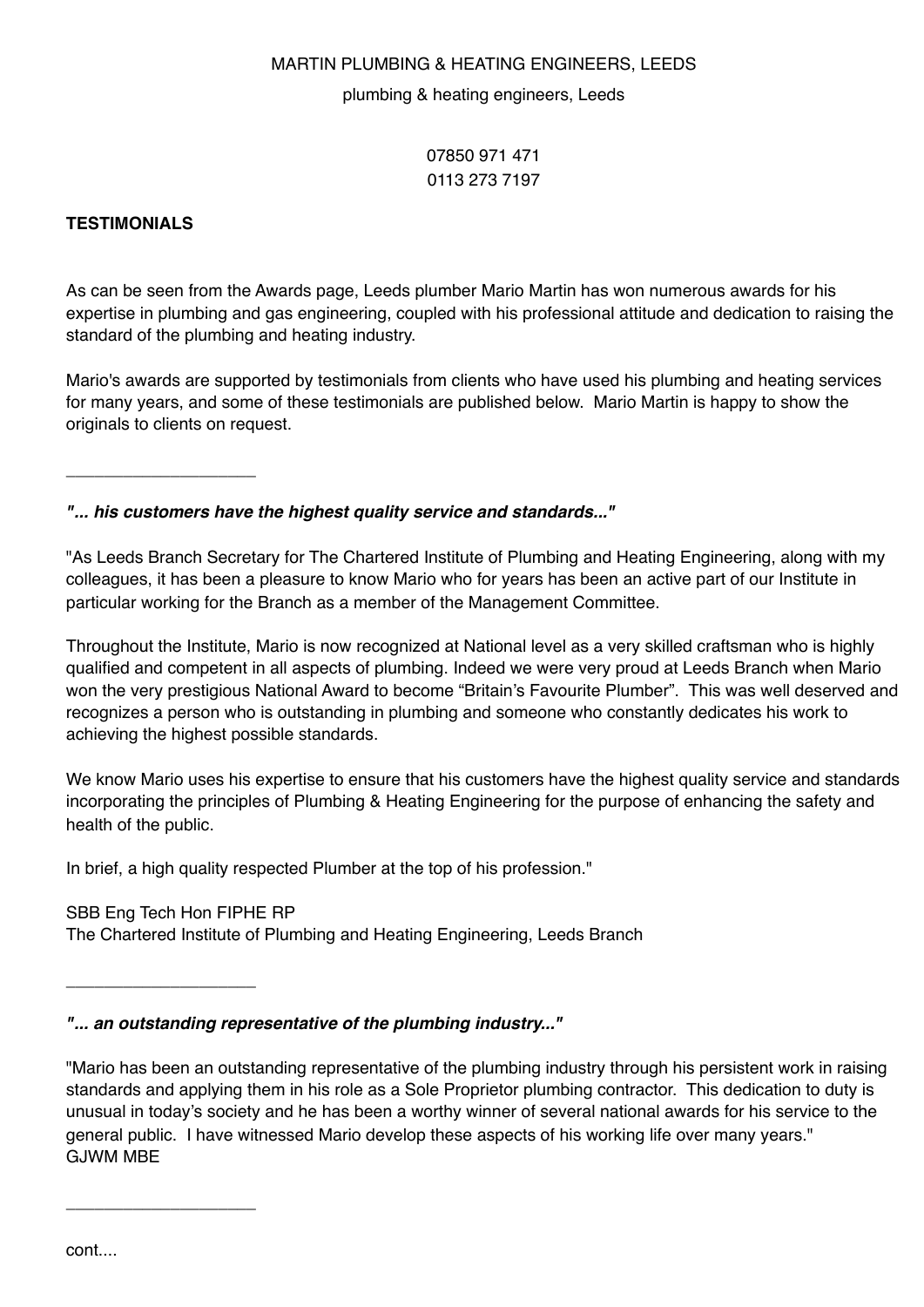plumbing & heating engineers, Leeds

07850 971 471 0113 273 7197

# *"I cannot speak too highly of his expertise ... he would be difficult, if not impossible, to replace..."*

"My house, built in 1899, provides a demanding source of problems for any plumber/heating engineer. In the 13 years I have been fortunate to use Mr Martin's services I have gained first hand knowledge of his ability. No task is too small, too large or too onerous. He is always immediately accessible, even on Bank Holidays, and attends every situation with professional dedication such that I have never had cause to regret our association. I cannot speak too highly of his expertise, his unfailing good humour and the feeling that he always leaves of a job well done. He exemplifies the very best of British Craftsmanship and this, allied to his conscientious approach to his customer's problems together with an extremely pleasant personality give him an outstanding and well deserved reputation in this city. He would be difficult, if not impossible, to replace." GNC MA DM FRCP, Leeds LS8

\_\_\_\_\_\_\_\_\_\_\_\_\_\_\_\_\_\_\_\_

# *"...he is a man of the highest competence, integrity and helpfulness. I can recommend him ... without hesitation"*

"Over a period of several years, I have had occasion to ask Mr Martin to do various central heating maintenance, plumbing repairs and alterations in my home.

While none of these jobs have been of major extent, the cumulative experience I have had of his work and service are quite sufficient for me to say, with certainty, that he is a man of the highest competence, integrity and helpfulness.

He has responded promptly to requests for help in emergency coming late at night or at other anti-social hours, and he has always been cheerful, helpful and obliging. He is always reliable as to time of arrival, keeping one informed if another work overrun has necessitated delays, and a clean, quick but careful and tidy worker.

Work done by him is of the highest standard, technical and regulatory matters are well explained, and available components readily discussed to ensure suitability, and customer satisfaction after the work is done. Thus his advice is sound and clearly expressed, often with alternative solutions set out, as appropriate, and samples of fittings provided before final choices are asked for.

His business practice has always been good. Estimates, where requested have been clear and later billed in accordance with agreed amounts, and only after the work was completed to the agreed specification, in every case.

I have learned to know that if I have a problem in his field, I can safely rely on him for a satisfactory solution, and consequently, I can recommend him, absolutely, and without hesitation." MH, Leeds LS17

cont....

\_\_\_\_\_\_\_\_\_\_\_\_\_\_\_\_\_\_\_\_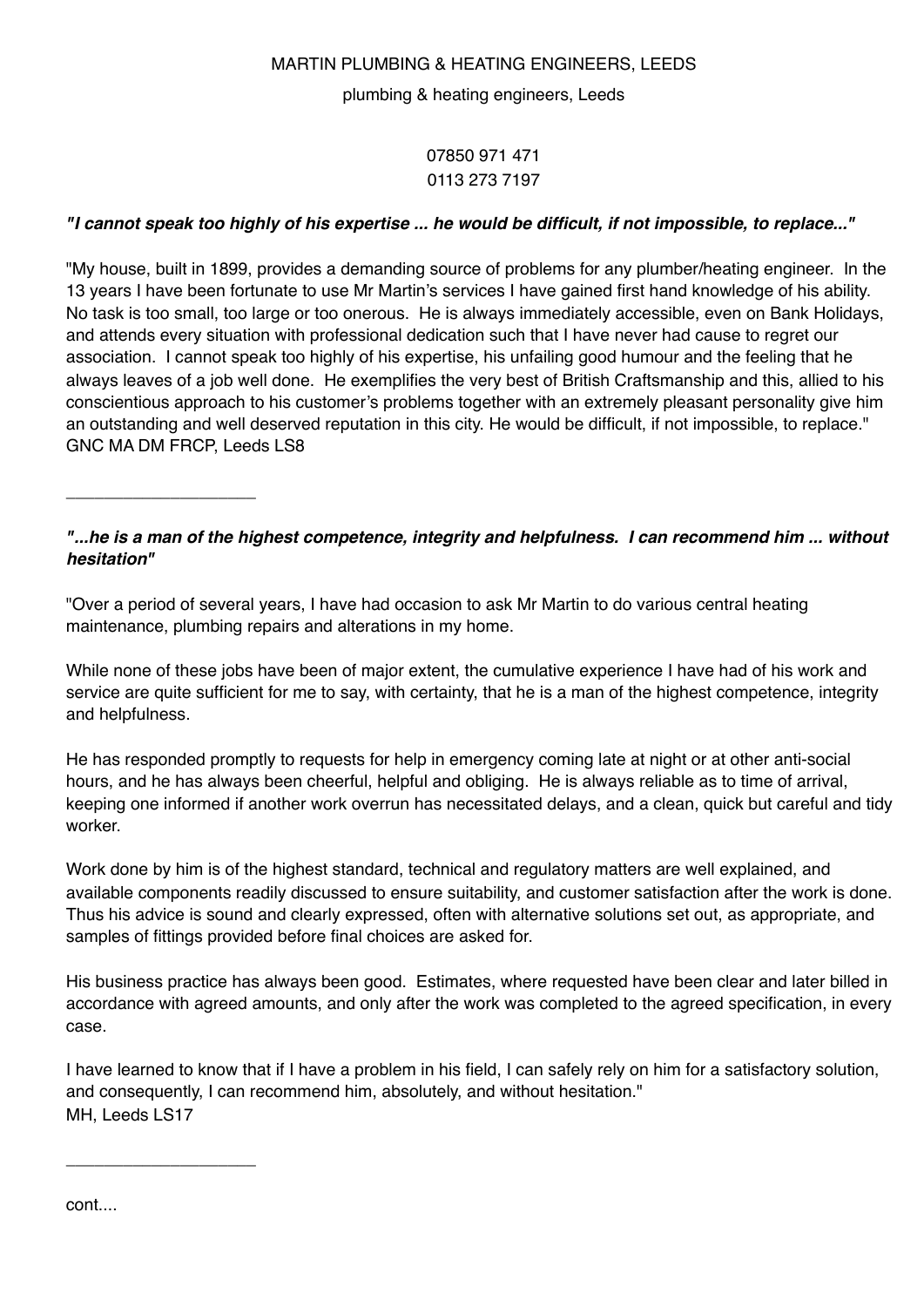#### plumbing & heating engineers, Leeds

# 07850 971 471 0113 273 7197

# *"Every task has been dealt with efficiently ... without fuss, upset and with tremendous good humour."*

"When I moved into my present home some years ago and needed the services of a plumber, I asked friends in the area to recommend someone. Not one, but several friends strongly and warmly suggested that I should get in touch with Mr Martin.

Over the years Mario Martin has dealt with the usual cries for help, from leaks and flooded floors to a new sink.

Arising from a stroke and recurring TIA attacks, I have now increasing mobility and bathing difficulties. He has just completed the conversion of my bathroom into a shower room. Apart from the retiling, the choice of shower and chair, wc wash hand basin were made with great care and thought.

Every task has been dealt with efficiently, but more importantly, without fuss, upset and with tremendous good humour.

I too am now more than happy to give his name to friends. In fact he is now a friend, not just a friend when needed."

PW, Leeds LS17

\_\_\_\_\_\_\_\_\_\_\_\_\_\_\_\_\_\_\_\_

\_\_\_\_\_\_\_\_\_\_\_\_\_\_\_\_\_\_\_\_

# *"Not only is he reliable, he is honest and completely trustworthy."*

"We have known Mario Martin, as customers, for more than 15 years. Throughout that time we have found him to be efficient and reliable. He has always done a good job and when he has given a time or date to do a job, he has arrived at that time and/or date, a quality which is not as common amongst tradesmen as it used to be. If you have a problem, Mario will look in, make it safe and assess what is required quickly and at inconvenience to himself.

Not only is he reliable, he is honest and completely trustworthy. We have no hesitation in leaving him in the house or giving him a key to let himself into the house and lock up when he is working for us. That is a great comfort in these busy days when arranging convenient times can be so difficult.

It is a pleasure to recommend Mario as a tradesman and as a man." ML, Leeds LS17

*"...thoroughly professional ... pleasant personality, good sense of humour and clear understanding that his customers deserve the very best service and attention"*

cont....

<sup>&</sup>quot;I have known Mario Martin for about thirty years, initially as one of his secondary school teachers and latterly as a customer. During this time I have always found Mario to be appropriately ambitious, trustworthy and very hardworking. These attributes have helped him to establish a thriving plumbing and